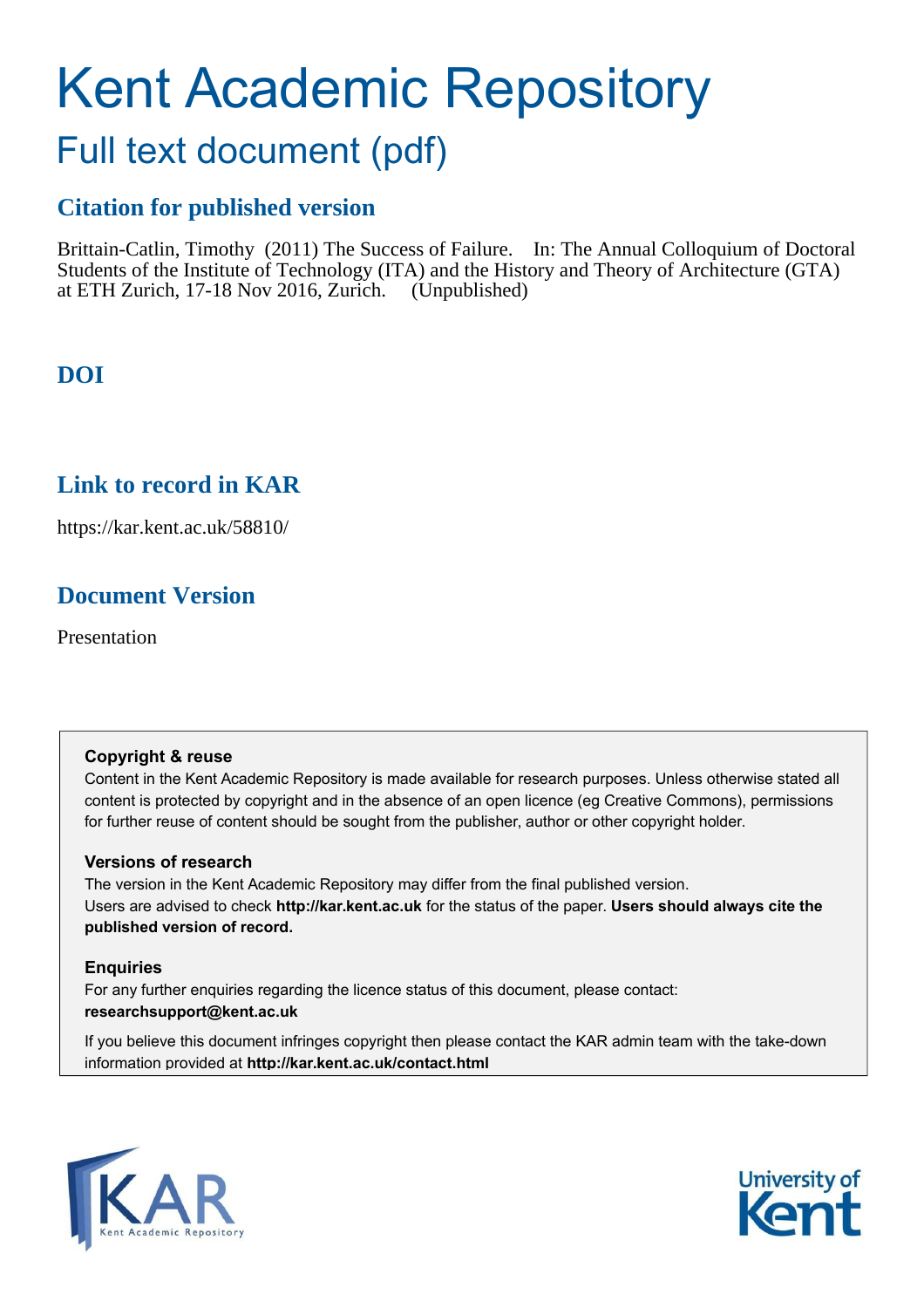#### **The success of failure**

The Annual Colloquium of Doctoral Students of the Institute of Technology (ITA) and the History and Theory of Architecture (GTA)

ETH Zürich, 17 November 2016

This is really a talk about architectural culture and the boundaries of it. The question for me at the moment is where those boundaries lie, and how it is that some people in some situations find themselves outside them. Some of this is specific to my own experience in the British environment, but some is not; all of it is relevant to how architects are perceived, how their work is discussed and canonised, or not, and how the managerial culture of research, or so-called 'research', in some universities is not particularly helpful to them. So what I am trying to do is to probe the link between architectural history writers and criticism, and criticism and professional culture, to see where the limitations lie and how we can get more pleasure from the buildings we see around us.

The first thing I want to say is that architectural history developed in a different way historically in Britain from how it did in other countries, especially European ones. In Britain it developed through journalism, and not through the academic study of art history. This is really the key point and has many implications for present day practitioners, especially as university monitoring and research funding systems become more and more managerialist and more and more streamlined to suit other departments. The history of it runs like this. In nineteenth-century Britain architects were very little concerned with theory and well known architects had no connections at all with academia because, quite simply, there were no architectural academies in the way that there were in Europe. The tone of the gothic revival which transformed British architecture from the 1840s-1860s was intensely pragmatic and anti-intellectual: the buildings of the period were primarily supposed to represent and express building construction directly, what we now call 'realism'; attempts at intellectualisation in the early part of the century failed to have any lasting impact. The Royal Academy schools, where John Soane was professor, were not really architecture schools in any modern sense; in 1841 University College, London, appointed its first professor of architecture, but the first real school was the Architectural Association which was founded in 1847 when articled clerks, that is, apprentice architects, banded together to invite speakers to address them, to make their life more fun and more interesting.

'More interesting' is, I think, the key here. It is obvious that journalism as a genre is a good way of making a subject more interesting simply because it can draw directly on personal experience and need not have any boundaries, either in content or in methodology. Jonathan Glancey, who wrote about architecture for the *Guardian* newspaper, also published articles on trains and aeroplanes, things that often interest architects. Architects for the most part have a short attention span. If they read for example the *Architectural Review*, they can see something different on every page, and it is much more likely to catch their attention than ten pages and then some footnotes. It can also appeal to people other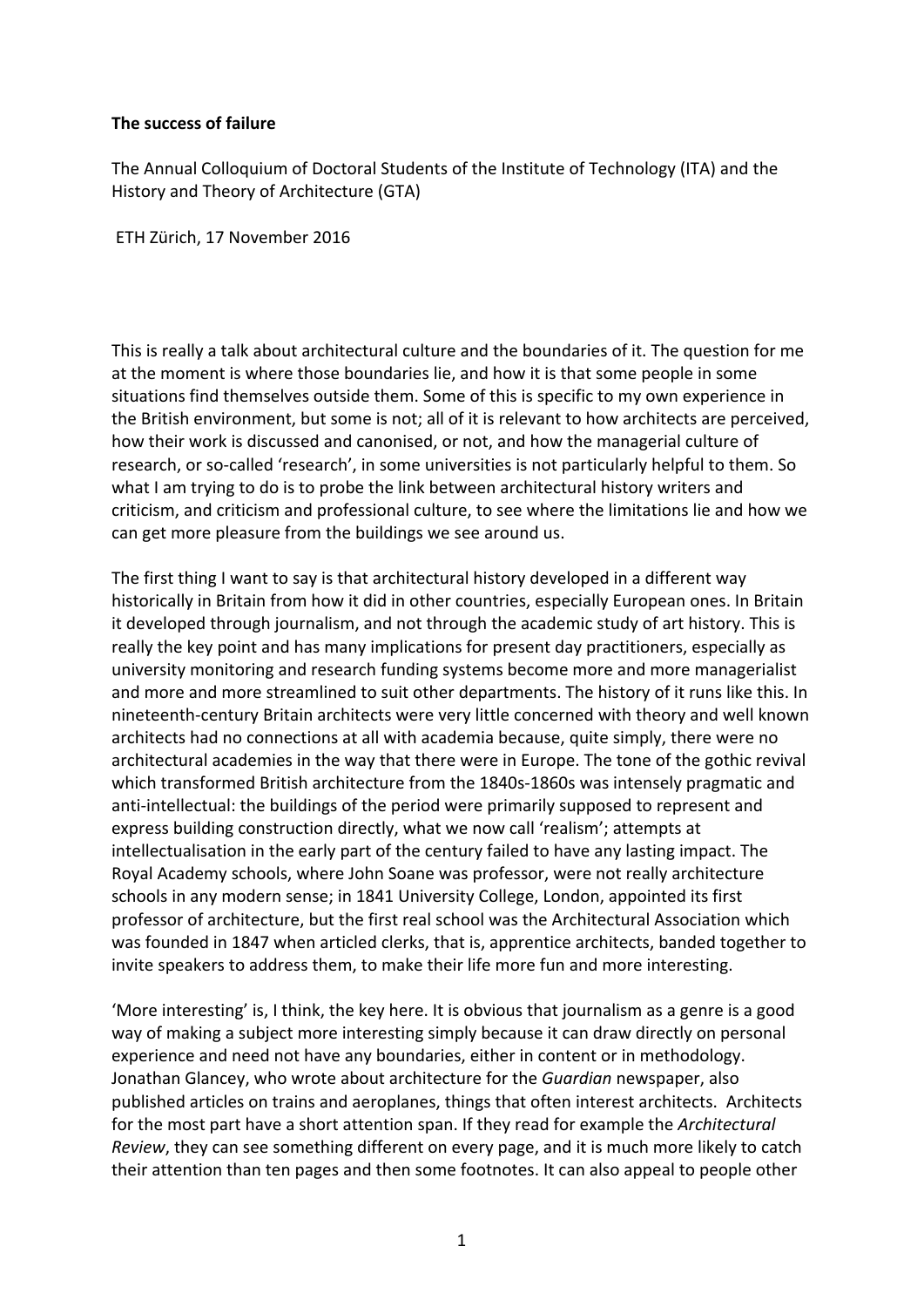than architects, who themselves do not constitute a very large number of potential readers. And the other great strength of journalism is that it places a great deal of significance on story-telling. It is obvious that the great academic narratives that stick in our mind are good stories; but the framework of a short magazine article allows much more freedom of experimentation at this than any other medium.

Thus it came about that the most dominant voices in British architectural history over the twentieth century were to a great extent journalistic ones. John Summerson, who wrote what is still the definitive account in London building in 1947, as well as The Classical Language of Architecture which my carpenter has been using when building a table for me right now, and the Pelican History of Art for the neo-classical period in Britain, trained as an architect but then began as a writer for the *Architect and Building News*. J.M. Richards, at the *Architect's Journal* and then the *Architectural Review*, was most likely the single most influential person to introduce European modernism to a British professional readership. Peter Davey, in effect editor of the *Architectural Review* for about 25 years up to about 10 years ago and Jonathan Glancey's mentor, was considered to be a major influence across northern Europe in terms of the types of buildings he published; he likes to claim, for example, that he "invented' Peter Zumthor'. He saw himself as much as a Puginite as the early *Architectural Review* had been, and I remember him asking me, in relation to a building I had suggested publishing  $-$  'but what would Pugin have said?'. Mark Girouard, who is the historian who probably influenced me more than any other, was the architectural writer and editor at *Country Life*, a magazine which otherwise is interested in rural pursuits, dogs, cooking, gardens, that sort of thing. He wrote mainly about country houses and he had to write a good story – which in his case of course would have been a case study in social history – for it to appear in print. And Clive Aslet, who is a wonderful writer, was himself first architectural editor and then overall editor of *Country Life*.

Most but not all of these writers are talking primarily about British buildings, and about British private houses in particular. But there are other places where architectural history in England emerges, most especially the national amenity societies, who produce an extraordinary treasury of new research, new interpretations and new stories. The writer who is still today, 40 years later, the authoritative source on the architecture of the 'long Edwardian' period, from the 1880s to the First World War, is the late Alastair Service. In the mid-1970s he wrote the two books on this which haven't been bettered since: one of these, in fact, was mostly a compilation of articles that had appeared in the Architectural Review during the course of the century. Alastair was, essentially, a gentleman by profession. He had inherited the family publishing business and the income from this supported his work. As it happens, the thing he was best known for during the period in which his books appeared was being chairman of the Family Planning Association, an organisation which gave advice on contraception and was thus a kind of amenity society itself. But the way in which he drew attention to his 'research', as it would be called now, was through the Victorian Society.

The Victorian Society today is a recognised amenity society, which means that public planning authorities have a duty to consult it when someone wants to demolish or alter a historic building. For the purpose of dealing with these cases it receives a government grant but for everything else it is funded by its members. But in the 1960s and '70s when it was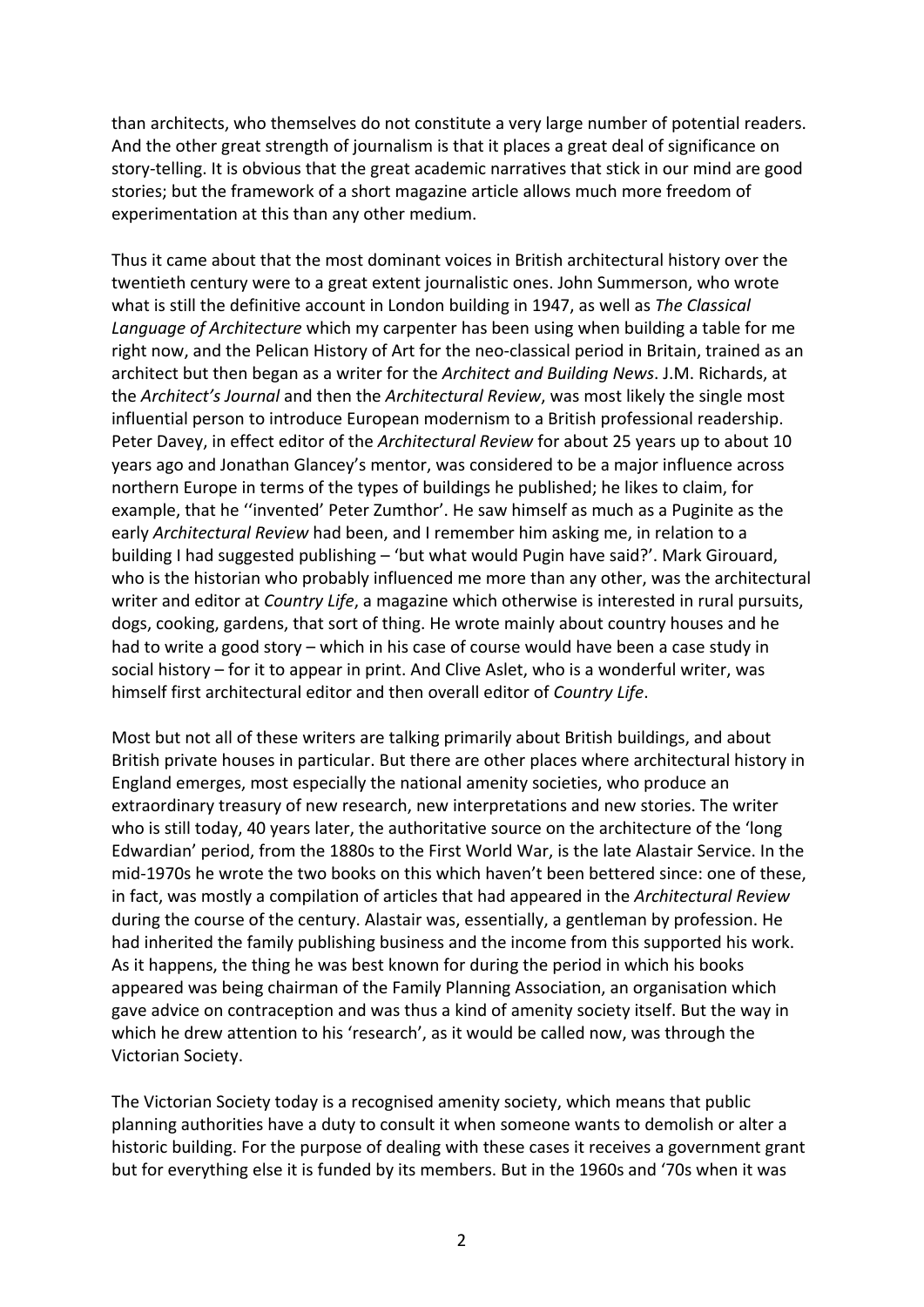still a recent organisation it was already a club for slightly eccentric people who were interested in Victorian architecture and wanted to go to lectures about it, or join in trips to Victorian buildings, and that is still true today. Mark Girouard was a key active early member; so was the historian and polemicist Gavin Stamp. Andrew Saint, who taught me, and who is unusual in having a European and American readership, emerged through the Victorian Society and is still one of the senior members of its building committee (where those development applications are discussed) and its various publication enterprises. But most of the people who get involved in its church-crawl or pub-crawl or town-hall crawl trips and talks have no professional interest in Victorian architecture at all. You can see here very clearly the fact that in Britain art history today (it wasn't always) as a formal academic discipline has no relationship to architectural history and to architecture culture generally, and indeed the worst thing that can happen to a mainstream architectural historian is to have their work peer-reviewed by an art historian.

I'm now a trustee of the Twentieth Century Society, which does the same thing as the Victorian Society but for buildings designed from 1914 onwards. From this position I have a good overview of what goes on. We also have trips and tours, and we have a journal – more about that in a moment – but we also have a magazine which includes short illustrated articles about things that interest members, for example by people who live in modernist houses. Many members have strong ideas about the styles they like, but there is a large range of them. It's worth saying that the very high graphic and reproduction standards that we use for our magazine, our website and our journal  $-$  which are derived from the glossy lifestyle press as much as from anywhere else – are also those which set the standards for academic architectural history publications. But from the point of view of what I want to say today, the most important role these societies play is in the rediscovery and reinterpretation of subjects that do not appear on the academic radar.

I went last month for example on a trip around some churches designed by N.F. Cachemaille-Day, an architect who only ever appears in footnotes at most. Cachemaille-Day designed some extraordinary expressionist churches before the Second World War, and then after it built some cheaper but often very original and interesting new churches to replace Victorian buildings damaged by bombing. The person who led the trip would never describe himself as an architectural historian and whose professional background is something else entirely, but he is I would say the greatest expert in England on inter-war churches. And freed from any kind of academic methodology and 'research' managerialism he is free to present them and interpret them in any way he likes; we will publish it and our members will enjoy it. This seems to me to be the expression of the experience of architectural history, as it is and as it should be for most people who are interested by it.

Now, this situation is starting to pose something of a problem as universities and their research funding is increasingly professionalised. There has not so far been much of a problem but I doubt that it will continue like this. Traditionally, universities have recognised the journalistic sources of architectural history, so, for example, Mark Girouard, with his background in *Country Life* magazine, became Slade professor of fine art at the University of Oxford in 1975, not an academic 'job' but a prestigious platform, what we would nowadays call a visiting professorship. Essentially, this way of doing things was self-regulated: there were no rules about peer review, and in Britain there has never until recently been any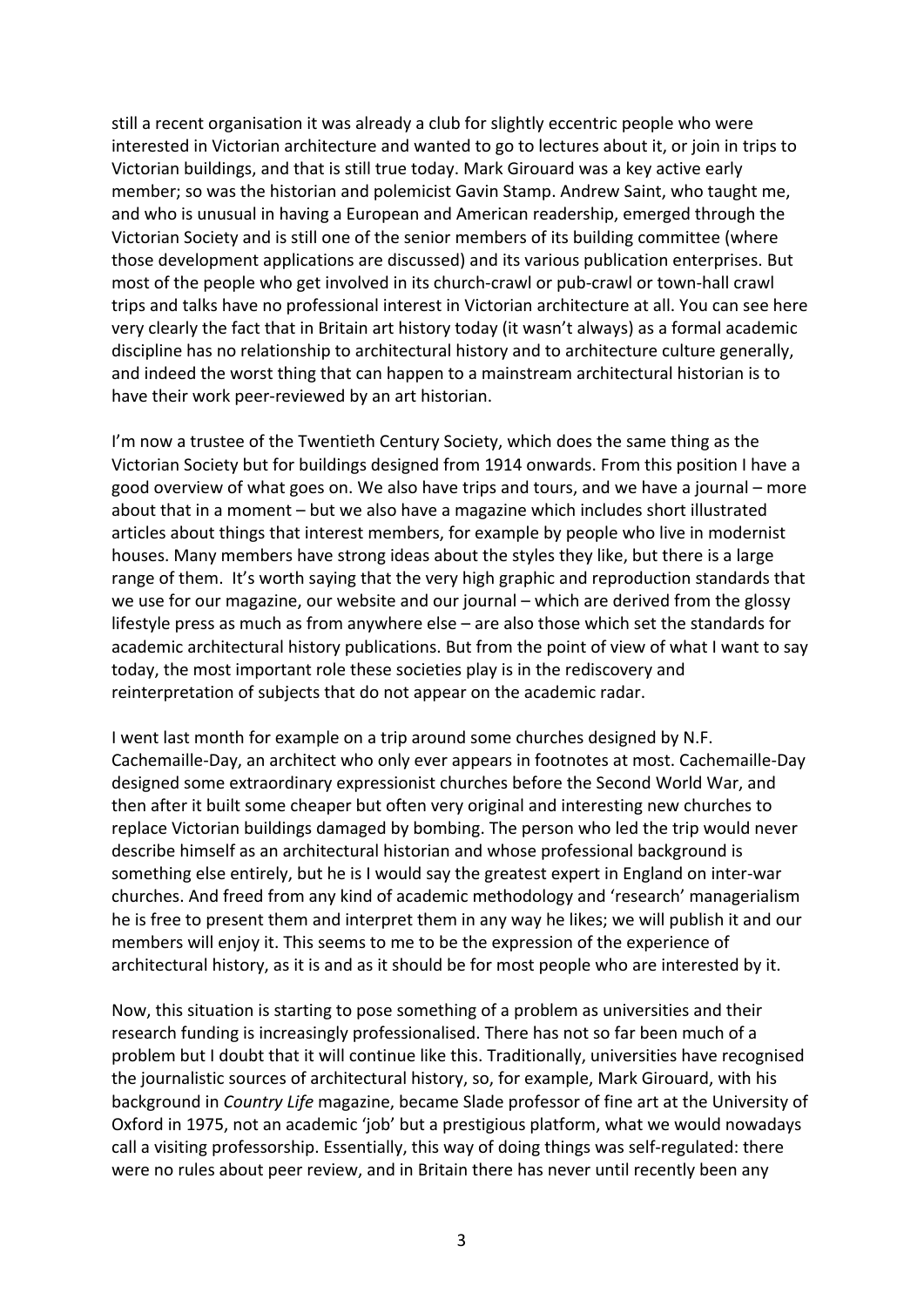dogmatic approach to methodology. So Mark's work was appreciated because anyone who took any interest in his subjects, whether they were an academic or not, could see that he was researching it thoroughly as well as writing about it attractively. It's a kind of elitist situation I suppose in which a small group of people at Oxford appreciated his work, rather than insisting on some 'fair' process.

There have been of course many people who have contributed well researched, well argued, well informed ideas to both academia and the profession simultaneously  $-$  the landscape writer Nan Fairbrother comes to mind. In 1970 she published one of the most powerful and influential books on landscape planning called *New Lives, New Landscapes*, and you can see its effects everywhere in Britain. Yet she was a person without professional or academic qualifications, a doctor's wife who had earlier been a physiotherapist, who had up to then written sentimental reminiscences about living in the country in austere conditions; she would today be patronised to death if she applied for an academic position; I remember my own dean, who came from a field of nineteenth-century German literature, saying that under no circumstances would he appoint someone to even the most junior position without a doctorate. But I can give an example of an architectural theorist who about as different from Girouard and Fairbrother as it is possible to be. Reyner Banham wrote for some 30 years opinion pieces  $-$  no research, just opinions, sometimes rather daft ones – for the magazine *New Society*, and no one thought that this was a waste of his time. And I think that the style of writing  $-$  the story-telling  $-$  has been enormously important.

The problem that is beginning to develop is that universities want rules in order to assess the 'outputs' – a horrible word that reminds me of Kinsey's 'outlets' – of their research staff. In Britain, the research outputs of academics are assessed roughly every six years. We have to register everything we publish with our university database, and I have noticed that the software it uses will automatically accept or reject a submission depending on whether it will be usable for this assessment. If I write a magazine article I get back a message that the submission has been 'flagged up' as problematic, and apparently this is unchangeable. This is not the only software problem  $-1$  tried to give as a referee for a research council application Mark Girouard, perhaps the most influential and respected architectural historian in England, and the drop-down menu in the system wouldn't let me, because he didn't currently hold an academic job.

My argument is that in an architecture school, which in Britain is primarily a vocational school and an oddity in a university, everything I write is a contribution to architecture culture. Of course I'm aware that if I write a book review in the *World of Interiors*, I'm not making much of a contribution to knowledge. But if I write many hundreds over 25 years, as I have done, to develop and present ideas, then the situation isn't quite the same, as Reyner Banham of course knew when he wrote those countless articles for *New Society*. If at the same time, I write for our Twentieth Century Society magazine, and for the Victorian Society one, and for lots of other different bits and pieces online and on paper, for professional magazines like the *Architectural Review* and *Architecture Today*, I am contributing to the broad and lively architecture culture in which we want to educate our architecture students. It seems to me that that is how I am doing my job properly, especially among students who will never read another academic article again in their lives, and that of course is most of them.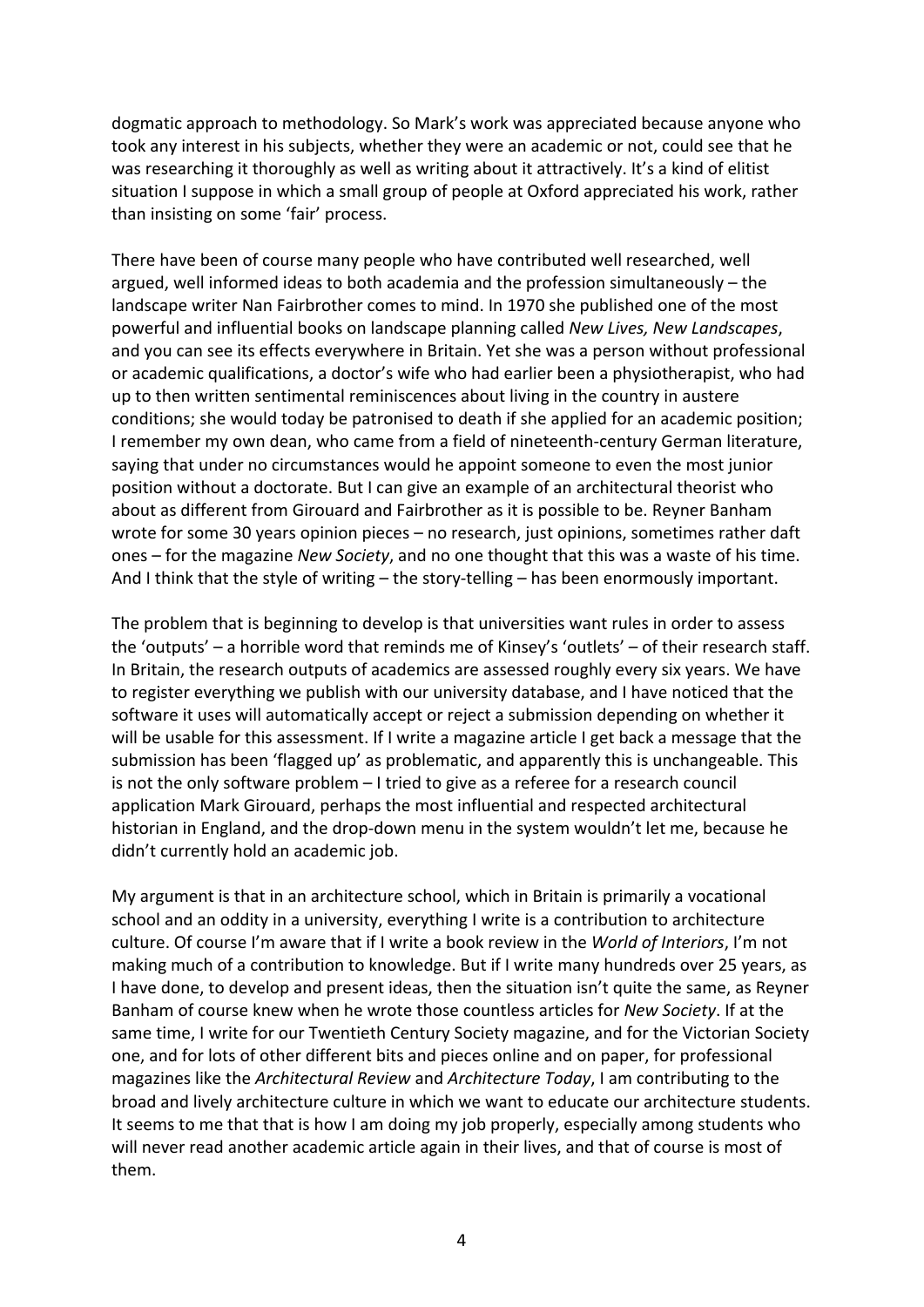It's worth saying too that the research council responsible for funding the humanities in Britain does not really fund architectural research unless it has an art-history or a sociological element to it, which is going to leave architectural historians in an increasingly difficult situation. At one conference I went to, supported by the intensely academic Paul Mellon Centre for Studies in British Art, Andrew Saint, who was the chairman, began by saying that he was hoping for interesting stories from people who really cared about what they were doing, and not box-ticking, peer-review exercises for the benefit or university databases. Of course many of the canonical academic critics and historians of architecture during the twentieth century did not use the kind of methodologies that would today stand up to modern standards or computer recognition systems. The art and architectural historian Alan Powers, who is to some extent to the Twentieth Century Society what Andrew Saint is to the Victorians, has left his position as professor of Architecture at the University of Greenwich because he has chosen to work – more effectively – outside academia – and very few people have done so much, using all the means available from books to magazine articles, walks, talks and broadcasts, to enrich the architecture culture in Britain as Alan has. To some extent the amenity societies, the Victorian Society and the Twentieth Century Society, have had to adapt themselves to the reality of the academic assessment procedure and its computers and its software. I have been involved with both the Twentieth Century Society annual journal and another one, and the only way in which we could get academics to contribute their research to it was to set up a peer-review system for it. If their work couldn't be included for the assessment exercise, they would not be able to find the time to write them. But we have been very careful that this should not deter the enthusiasts who mostly make up readership from researching, writing and submitting articles for it.

So now what I want to do is to talk about this broader audience of unregulated, undefined, unmethodological amateurs in Britain and the role they play  $-$  how in a sense they are portrayed as nostalgic or whimsical losers desperately hanging on to comforting feelings in old buildings, whose own personal voices fails to register within the system and yet ultimately they come to be heard. What we want is good stories to build an architecture culture. Robert Drake, that expert on interwar churches I mentioned, told me the other day during our Cachemaille-Day trip that he was publishing his first article, on the little-known interwar church architect J. Harold Gibbons, in a journal called *Ecclesiology Today*, so presumably they are going through the process I've just mentioned with our own journal. There are many architects – like Cachemaille-Day, or Edward Maufe, the architect of the unfashionable 1930s gothic Guildford cathedral and much else  $-$  which are very unlikely to emerge through the regular art history channels who have mostly ignored them up to now or considered them as freaks or dusty joke figures when evidently they play a large part in the consciousness of architectural enthusiasts. These architects offer strange stories, or unhappy or irregular experiences, rather than critically sustainable ideas.

I've talked a bit so far about boundaries  $-$  in academia, in criticism, in architectural education; who is inside, and who is not; who is acceptable for what purpose, why, and how. You can see now how this general framework and this background establishes the way in which practising architects are **also** set up to succeed or fail. Many distinguished people have looked at this well before me. One of the most interesting, I think, was the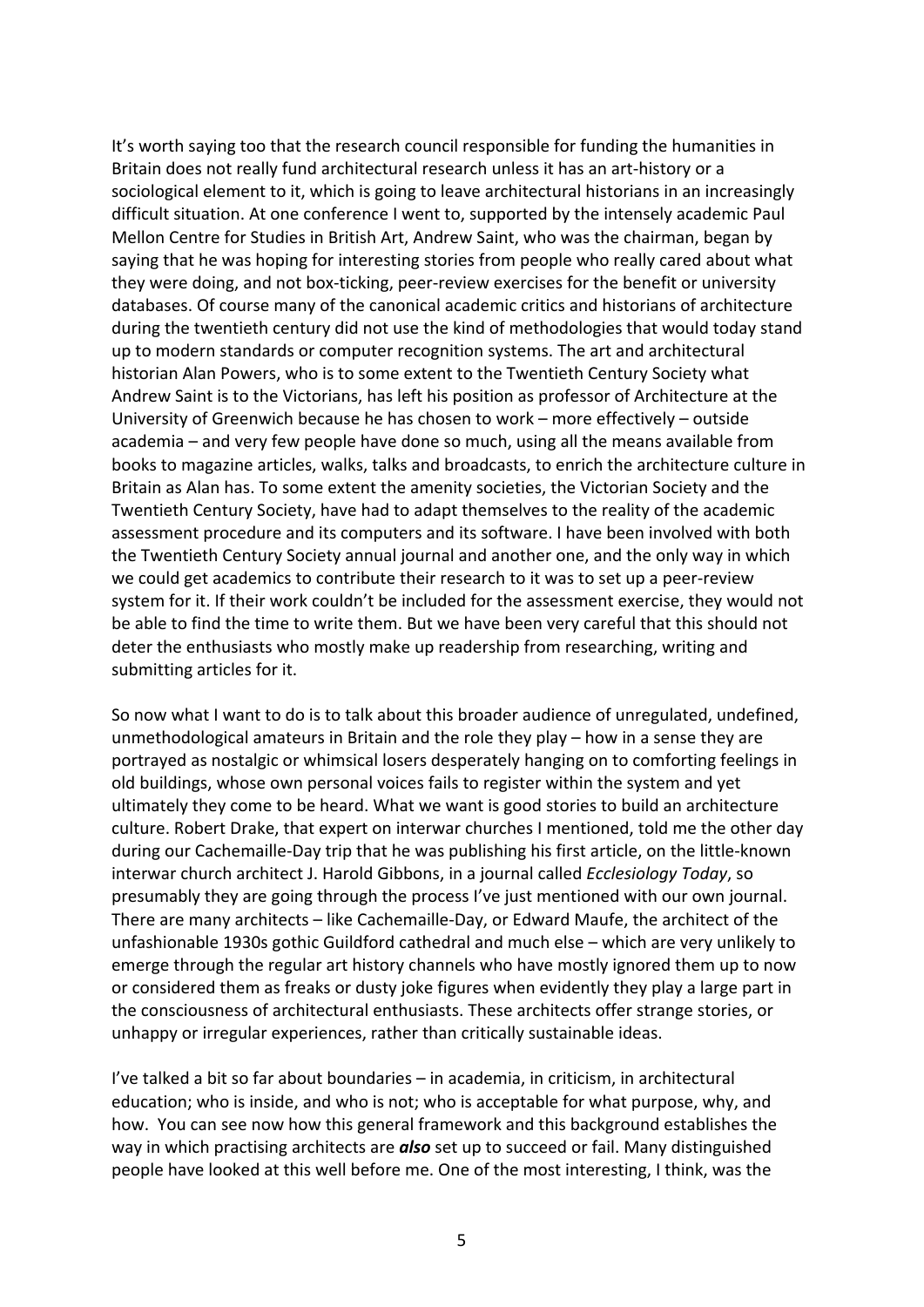Dutch teacher Niels L. Prak, who published a book in 1984 called *Architects: the Noted and the Ignored*. In the early part of this book he looked at how architects get directed into one form of practice or another, whether they will be noted by critics or ignored by them. Essentially, what he said was that one kind of job will lead into another; that architects can be fenced in to the category of producers because of their relationship with speculative developers or contractors. Architects who make it into the pages of the magazines likewise become fenced in to the creative side, because of the people they meet, the invitations they get or indeed look for. It's obvious that having talent plays a big role but it is only part of the story. Prolific architects such as Maufe, Cachemaille-Day and many more, for example the twentieth-century traditional gothic church builder Stephen Dykes Bower, or Raymond Erith, were successful and recognised professionally, but they have hardly made it into the historians' critical canon at all, as if that was a different world altogether. In particular the canon sought to exclude designers whose work appeared nostalgic or sentimental  $-$  this seemed to be the worst crime of all, for some reason. So Raymond Erith, the architect of Downing Street as rebuilt in the 1960s and of other houses with strange and dreamy neo-Georgian detailing, is never mentioned in any canon of anything. Our Twentieth Century Society book on Stephen Dykes Bower was written by an architectural historian whose day job is a Jesuit priest, and is the third best-selling on the list, only one place below the book on the well-known modernists who designed the Barbican estate – and I'm prepared to bet that none of you have ever heard of him. There is a kind of coalition of losers which consists of the unfashionable and uncanonical architects and their supporters amongst the members of the amenity societies. Sentimentality, like that of Stephen Dykes Bower, is key attribute of loserdom.

So the point I am moving towards is that the enthusiasts very often can have a broader sense of how to explain phenomena in architectural history which has so far received inadequate attention. What originally attracted me to the subject of exclusion from the canon was the discovery that many reasonable architects in early-mid nineteenth-century Britain found their reputations trashed altogether by the protagonists of the gothic revival. The careers of some of them simply ended – they were bullied to professional death. Once I started to look beyond the canon and also at the type of architects who interested the amenity society members I began to identify people who had, I think, been let down by academic architectural historians. A good example for me as a historian of the early gothic revival was the architect R.D. Chantrell, who has been admirably studied now by Christopher Webster, whose amenity society background is in the Ecclesiological Society which looks at Victorian churches. The most obvious candidate for me personally was Horace Field, an architect from Hampstead whose best work was carried out during the Edwardian period. This was a time when expectations in architecture, and the sheer workmanship of it, was extraordinarily high, and so there are many good architects of the period who could have escaped the radar – in fact even Alastair Service, who wrote a lot about Edwardian Hampstead, had little to say about him. But Field interested me for two reasons. The first was that he who came up with the model for the typical high street bank branch in England: his invention, a modernised version of the seventeenth-century house, was so successful and so appealing that all the other banks copied it very soon afterwards, and then in turn the post offices and many others. So the English high street looks the way it does today to a large extent because of Field. In fact it is the very ordinariness of these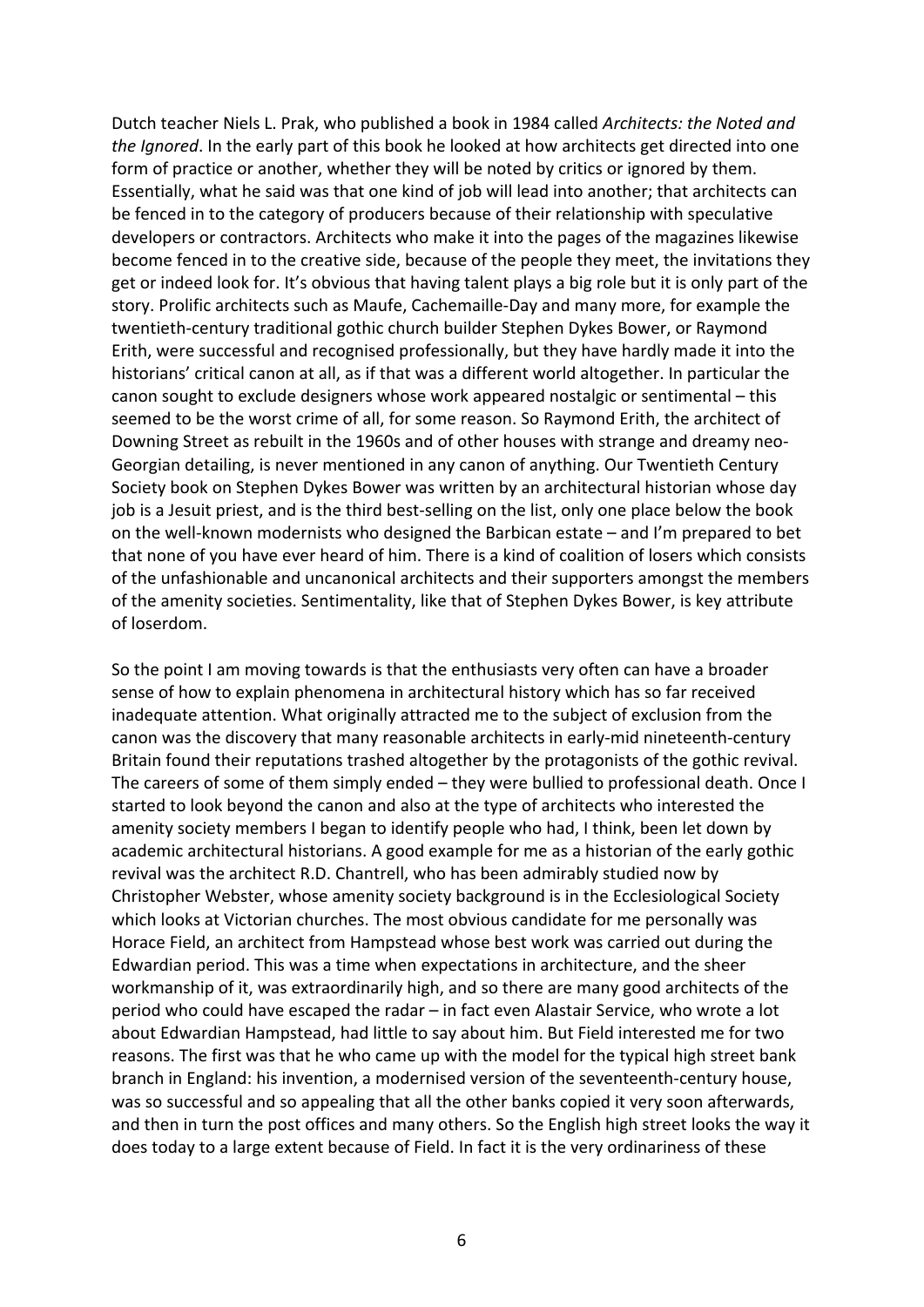buildings, the fact that there were soon so many like them, that makes them hard to protect legally.

The second thing that interested me was what happened to his career. His early working life was spent in Hampstead which then was a pretty village that attracted not only artists but also politicians and businessmen. In fact his work for Lloyds Bank began only because they were looking for a local architect to carry out some alterations at a building they had already bought. He made strong connections with prominent Hampstead residents and by 1910 was building houses and large office premises for clients he had met through them. But after the First World War his career seemed to collapse, and by the end he was living in the shadow – literally, in fact – of his more successful contemporaries, and doing small alteration jobs for neighbours. Someone so talented ought to have been in a stronger position. What happened to him? And are there any lessons today, if we don't want students, for example, to forget good designers in the same way?

Field is interesting because he clearly was, or at any rate had been, a first-class designer. Of course we don't know who actually did the designing – he often worked in partnership. In fact we don't know anything about him at all, which is a good thing as it means we can only concentrate on the buildings. And yet maybe that in itself is not all we need to do. I've earlier today mentioned the British practice of Seely & Paget, which produced a large number of institutional buildings, houses and churches from the 1920s up to the 1960s. The interesting thing about them is that they were terrible designers  $-$  they just seem to have had no talent at all, and if one or two decent buildings emerged from their office, it must surely have been from one of the junior architects they employed. They were socially very well connected, and like Cachemaille-Day they benefitted from the rebuilding of London churches after the Second World War. One of their funny little churches is located at the end of the street where I lived as a child and I sometimes wonder if that's why they interest me. In fact, astonishingly, they were diocesan surveyors to the Diocese of London and Paget, who neither studied nor personally practised architecture was even Surveyor to the Fabric of St Paul's Cathedral, presumably on the basis of their social connections. One of the things that I learned from seeing the Cachemaille-Day churches close up was that Seely & Paget had the same ideas about the form of modern churches but not the talent to bring them through to a successful composition. This for example is Seely & Paget's church of St Michael and St George in Hammersmith, and it really doesn't work at all  $-$  it could be the back of a post office – but when Cachemaille-Day took the same approach about six years later, at the church of St Michael in Hackney, it somehow looks more convincing. It is very sad in a way, to have the idea first but not the talent to see it through.

Now, the point for me about Seely and Paget was that they produced a huge number of buildings and yet they were completely unplaceable in any architectural narrative, they had nothing much to contribute to any art-historical argument about style. Yet it surely must be the case that there is something to say about so large a corpus of buildings. They are there, and we experience them. In Seely and Paget's case, I was struck by the discovery of a photograph of their twin bathroom, something that architectural historians had long known about but never actually seen before. I had imaged something glamorous but here we are  $$ it is small and austere. And somehow from this I realised that the story about Seely and Paget is about how two people who were committed to each other and wanted to make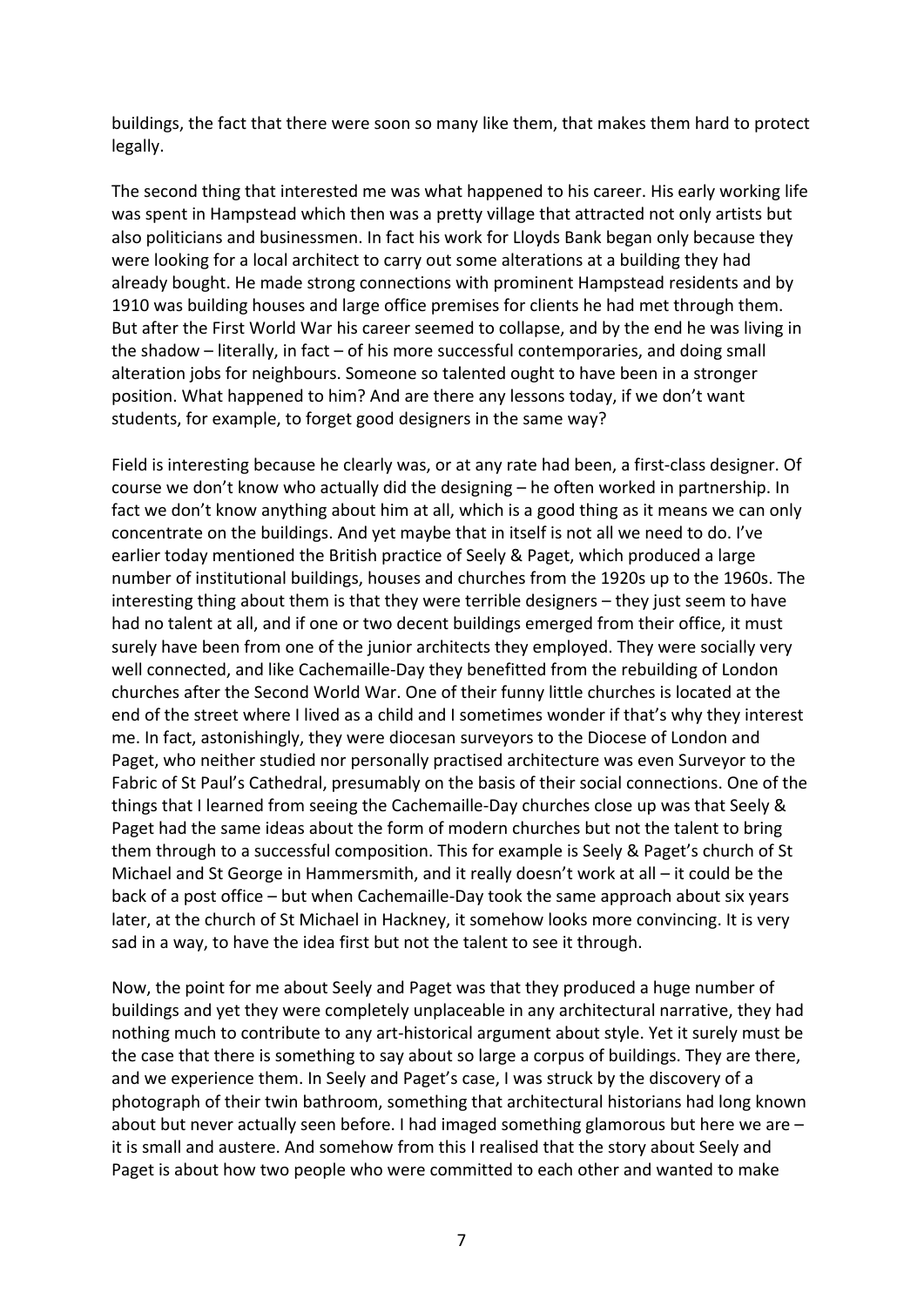things together. It is nonsense to say that it is anything to do with a grand narrative about  $-$ I don't know, Le Corbusier or something. That's simply the wrong way of talking about it. The giggling and the gossiping of the amenity society members who knew about the twin bathroom was actually a far more accurate way of discussing and defining the value of what the architects actually did. In fact, in complement to what Peggy Deamer has written about workers who think they are artists; I'm hoping to be able to claim that these enthusiasts think they're workers, but actually what they make is art: they throw up new stories all the time.

In Field's case what triggered it for me was this garage he designed towards the end of his career. He designed it for the new Rolls Royce of one of his neighbours. What is interesting is this gigantic corbel. When Field's clients had vision and money, he designed rich, neobaroque buildings with fine carvings and he evidently took great pride in designing details such as corbels. As his work declined in budgets and scale, he started to exaggerate these details, especially the corbels, so that they were almost all he had left. They seem to me to suggest an attitude of defiance  $-$  against what was happening to him, against what was happening to architects like him. Defiance as an attitude has a great sense of coming out unscathed from an unwinnable battle. I am reminded of this when I see a genteel little building like this one in Margate opposite David Chipperfield's Turner Contemporary, peeping out from some ugly earlier buildings – it's a look of defiance, a sense of 'everyone makes fun of me and I don't care'. It doesn't matter in a way that we don't know whether it is true or not. What matters is that it gives us a story by which to appreciate the buildings. Architects are defined by other people, and it depends a great deal on how those other people see them – this can be their tragedy as much as the reason for their success.

In fact, what these examples share is the idea of defiance. I see quite a lot of that on our Twentieth Century Society or Victorian Society trips – people go to these events because they take them out of ordinary life and provide an opportunity to place value in things like lost interwar churches, or cheap post-War ones, things that have no specific advantage or benefit to them. They aren't going to write a peer-reviewed article and get promoted. It is very striking that many of these buildings are in trouble - the Cachemaille-Day church in Eltham is in a poor physical state, and it is located in a bleak and poor area with no resources. It is also just too far away from other sites in the area for it to profit from passing tourist traffic. It is a fairly hopeless situation and no doubt that makes it attractive to some, just as there are people who like miserable seaside resorts in winter. Going to join a trip to see it could be seen as part of a sad and obsessive hobby. But on the other hand the Cachemaille-Day church in Hackney I showed you a moment ago is in a very strong situation financially, and is appreciated and well looked after, and everyone on our trip loved it, so it would be a mistake to repeat the familiar idea that everything important is to do with unhappiness of some kind, and that failure is always depressing. Finding and buying and writing and sending the postcards to your friends so you can reminisce a little about what you saw and who you met, and what the other people on the trip were like, is quite fun. And so in order to end with the claim that failure can be valuable, a kind of useful success, I conclude by going further into that theme.

One of the recent research projects I have been working on has been a very big but a lesser known house by Sir Edwin Lutyens, Great Maytham Hall in West Kent. I have been able to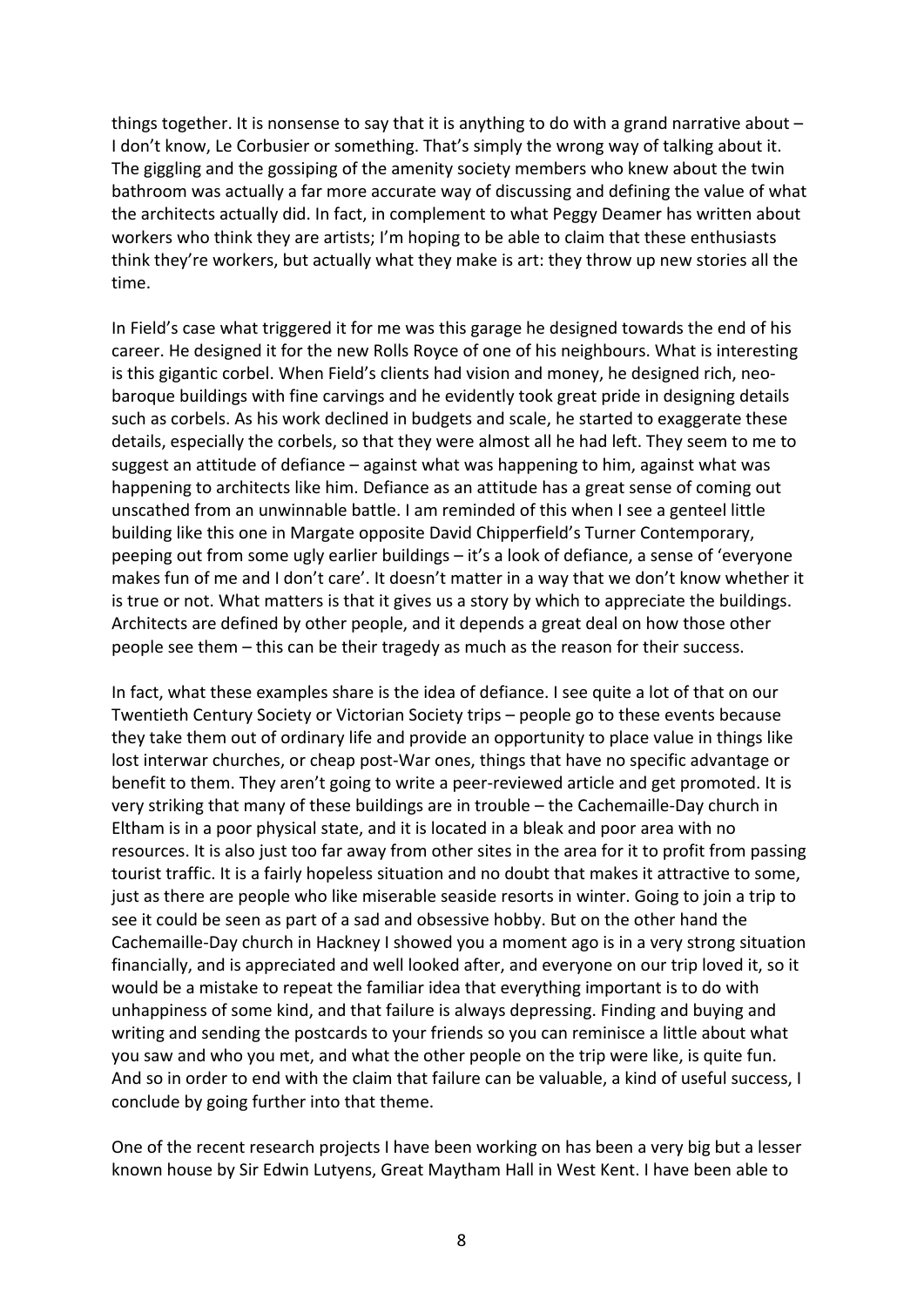look at things in the light of much that has been discovered since Alastair Service wrote his books on Edwardian architecture back in the 1970s, and there have been some interesting discoveries. Lutyens is well known among other things for his complex plans and site layouts, and one of the reasons why Great Maytham has been neglected is that it has a strangely simple, or simplistic, layout  $-$  the wind blasts straight through it from north to south. I think it is possible to make an argument for the ideas that this house was designed in the manner of hospital for a family which had lost many family members to tuberculosis  $$ after all, both the clients had been involved with public health, and knew what recent hospitals looked like. This seems to me to be a narrative in early twentieth century domestic architecture that has been forgotten in England because of the emphasis on modern hospitals and sanatoria, and the hygiene propaganda of the modern movement which suggested that traditional-looking houses were unhealthy.

But the really interesting and revealing Edwardian story at Great Maytham is nothing to do with the architect Lutyens and yet seems to me to give some useful ideas about how to make stories about architecture that combine loss with gain. Before Lutyens remodelled Great Maytham it was a large plain house that had been cheaply rebuilt after a fire. In the 1890s it was rented by Frances Hodgson Burnett, at the time the most successful of all children's' writers, whose speciality was a kind of exaggerated sentimentality. Her most famous book of all is called *The Secret Garden* of 1911, and it tells the story of how two seriously disturbed children – we would today call them sociopathic – are brought back to health through contact with nature. They are both living in an isolated house in the north of England  $-$  the girl Mary is an orphan after her family die of cholera in front of her, and the boy Colin has been made to live like an invalid all his life because of his father's depression after the death of his wife. Mary discovers a secret walled garden, which Colin's mother had made, and by clearing it and bringing it back to health, both children are eventually healed.

Unlike most of Burnett's many books this one is still selling well a century later  $-1$  think probably because the link it made between nature and health struck a chord. But Burnett's son Vivian, who wrote her biography in the 1920s, tells us something enormously important. Great Maytham itself had – has still – a walled garden, and it was well known that Burnett used to sit and write in there, and said she made friends with little birds and fairies and so on, and that it was her inspiration for the book. But he added something that is not well known. He says that Burnett was only moved to write the book when she heard that after the Lutyens remodelling, her lovely walled garden had been turned into a vegetable patch full of cabbages. It wasn't true  $-$  and no doubt she later discovered that it wasn't true – but the apparent desecration of the place was enough to move her to write the story about its rebirth. Incidentally, the description of the garden in Burnett's book doesn't actually suit the real one at all. The whole story of *The Secret Garden* is a fictional reimagining of a place which is inspired by a feeling of loss. And this led me to the conclusion that in fact it is possible to tell a story about Great Maytham by saying that Lutyens did exactly the same when he reimagined the old core of the house in its landscape as his inspiration for remodelling it. I don't think that writers and architects, even very great ones, are different from enthusiasts as people except by degree; they work on the same basis. There is a lot of talk about magic in Edwardian children's stories – in the case of the great  $E$ . Nesbit, a very unsentimental and funny kind of magic  $-\frac{1}{2}$  and there must be some reason why so many were talking and writing about it so much.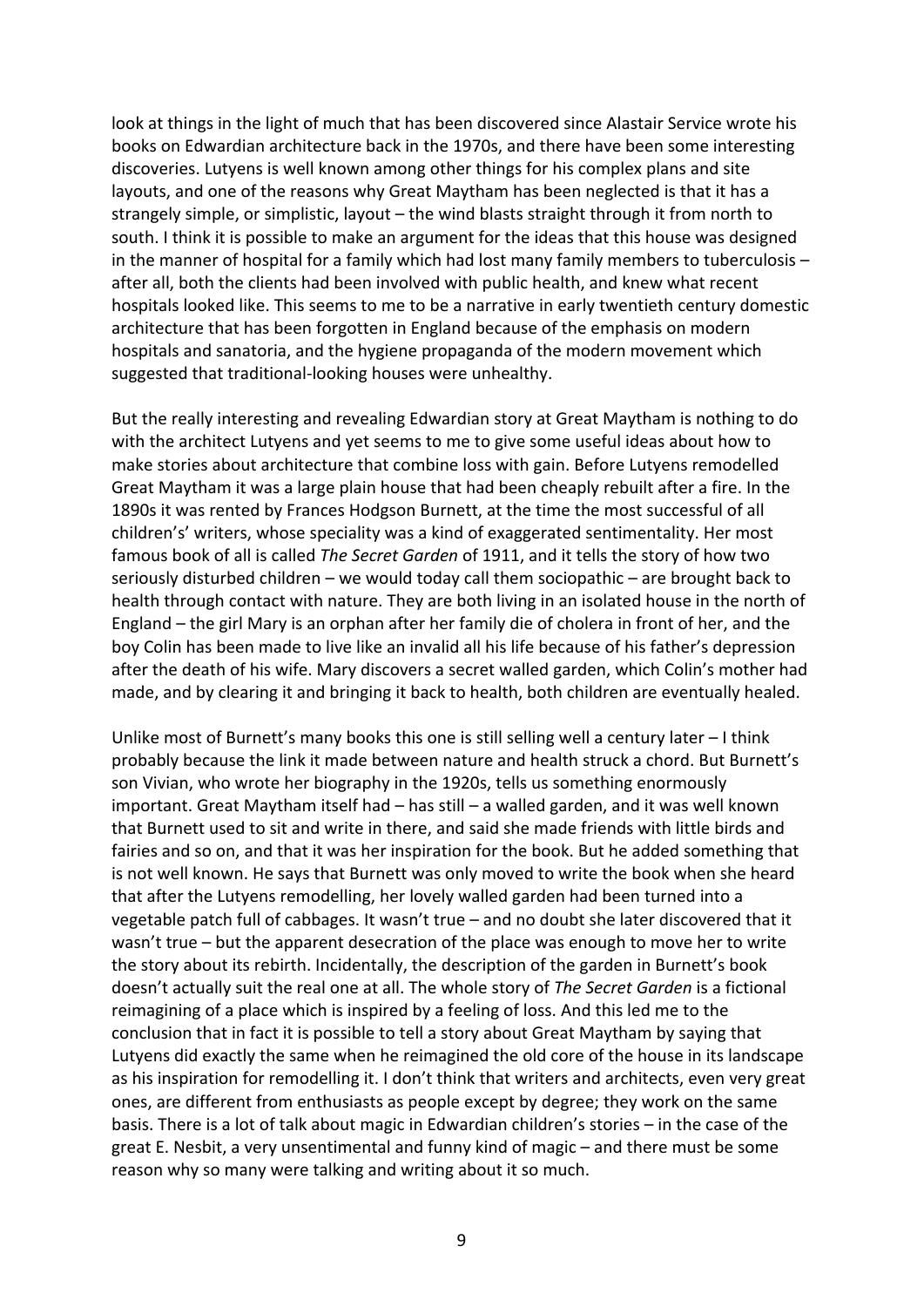Now I want to conclude by explaining what this has to do with architectural history and architectural criticism, and how it is that failure, the inability to realise an ambition, a reimagining, is actually a form of success. I began by saying that architecture culture exists just as much outside the academic framework as within it – in fact probably more so – and that the managerial systems of modern universities are in my experience not that great at recognising this, with the result that young students are studying architecture in a place which doesn't represent the culture of the world they are entering. My feeling about this is that that makes it a lot harder for them to talk about what they see in convincing language, and in turn that makes for poorer buildings. And I said secondly that in the real world of architectural culture, the enthusiasts, the activists if you like, who are only rarely academics, are in fact often responsible for uncovering not only new ideas, but also for supplying a huge amount of historical information about buildings, to the extent where they are often patronised as being technicians rather than thinkers. Their motivation for doing so is a quest for a fictional imagining of their own past, of going back to buildings that were still fresh when they were young and reimagining themselves into the lives of the buildings. And then I said that the passionate world of the architectural enthusiast has a lot of different aspects to it, just as it has a number of different media in which to express itself – walks, tours, lectures, magazines and so on, and that is why it is so useful for anyone wanting to tell a story about a building. Finding interesting appealing and valuable things to say about all buildings rather than the especially original or creative ones is something that needs more talking in general. And finally I said that there is, then a huge category of people who are technically, critically, academically losers who actually have between them a very valuable and quite often intuitive sense of the meaning and importance of buildings, just as there are writers like Burnett who automatically turn loss to profit.

I wonder whether to some extent those who engage in our activities have a high degree of fantasy about what they are seeing and learning about  $-$  that there is an aspect of sentiment and nostalgia about the whole thing which can be touching and moving, and not necessarily depressing – as in the positive, feel-good sentimentality of the stories of Paul Gallico that everyone used to read in the 1970s, or for that matter the early books of Nan Fairbrother, one of which is called *The Cheerful Day*. And thus when someone like Burnett, who comes from a different area from architecture altogether, goes through a nostalgic process like this about a place, it can give some ideas to the storytellers about how to write and think about that place. It has been said that you can only be nostalgic about an experience that you shared with others – that's evidently part of the appeal of the shared enterprises of the enthusiasts and the amenity society. I think myself that communality is enormously important to architectural education if not to the practice of architecture itself. I've noticed that all the best schools I have taught in have had a high degree of it. When I started teaching at the Architectural Association in 2001 there was great deal of sharing in other people's work, and learning from the things that worked and things that  $d$ idn't – this, I think, is one of the things made the school such a great place at that time. There's a great deal in Brecht's view, which Peggy referred us to, that everyone has a role to play in the overall production; the difference is that he didn't really mean it, whereas  $I -$  sort of  $-$  do.

Now, I think that architectural practice resembles the amenity society world I have described much more than it does the academic one. It obviously has in it a very wide range